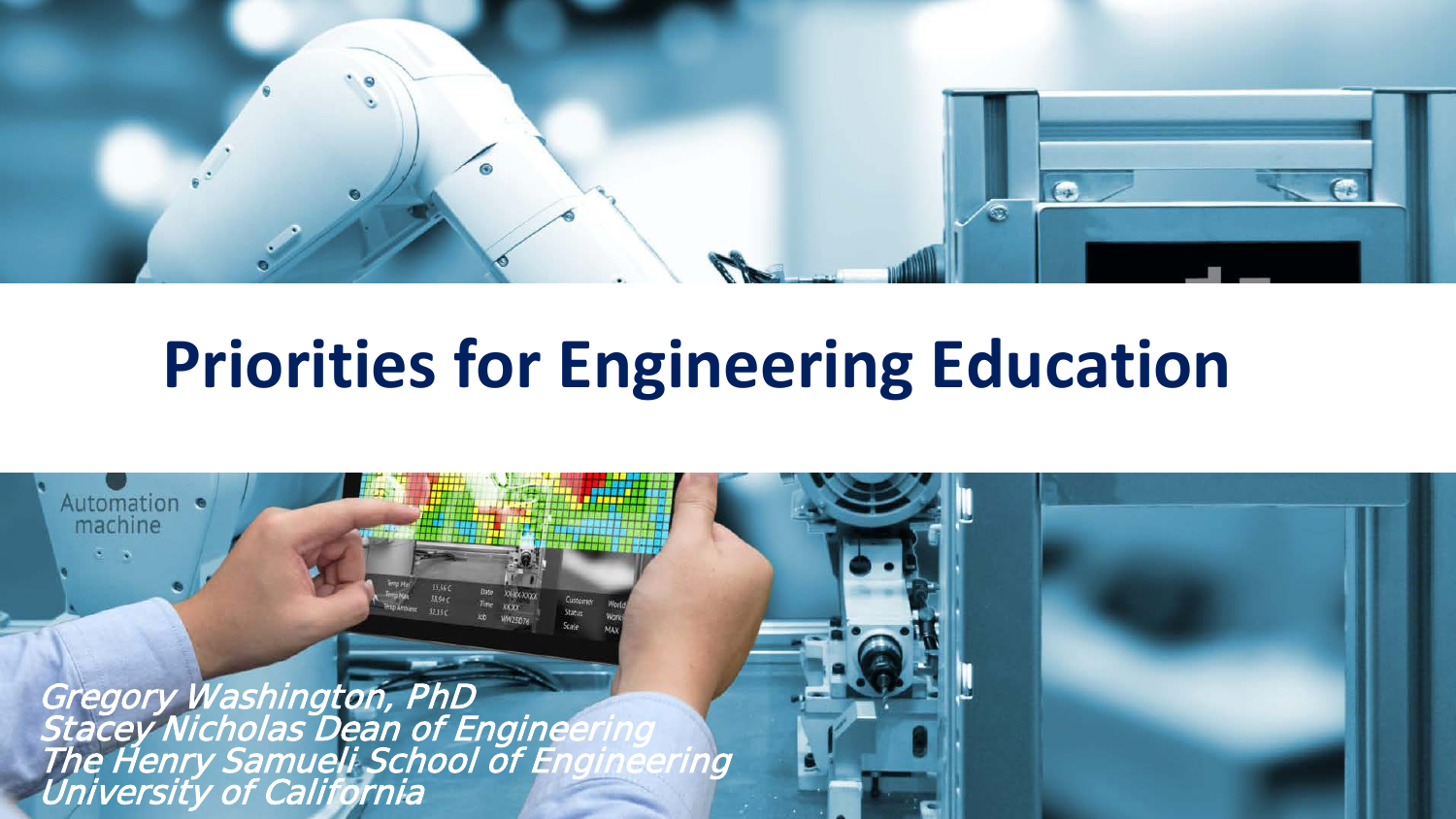

**More than half of the top 10 in demand jobs in 2017 did not exist in 2007**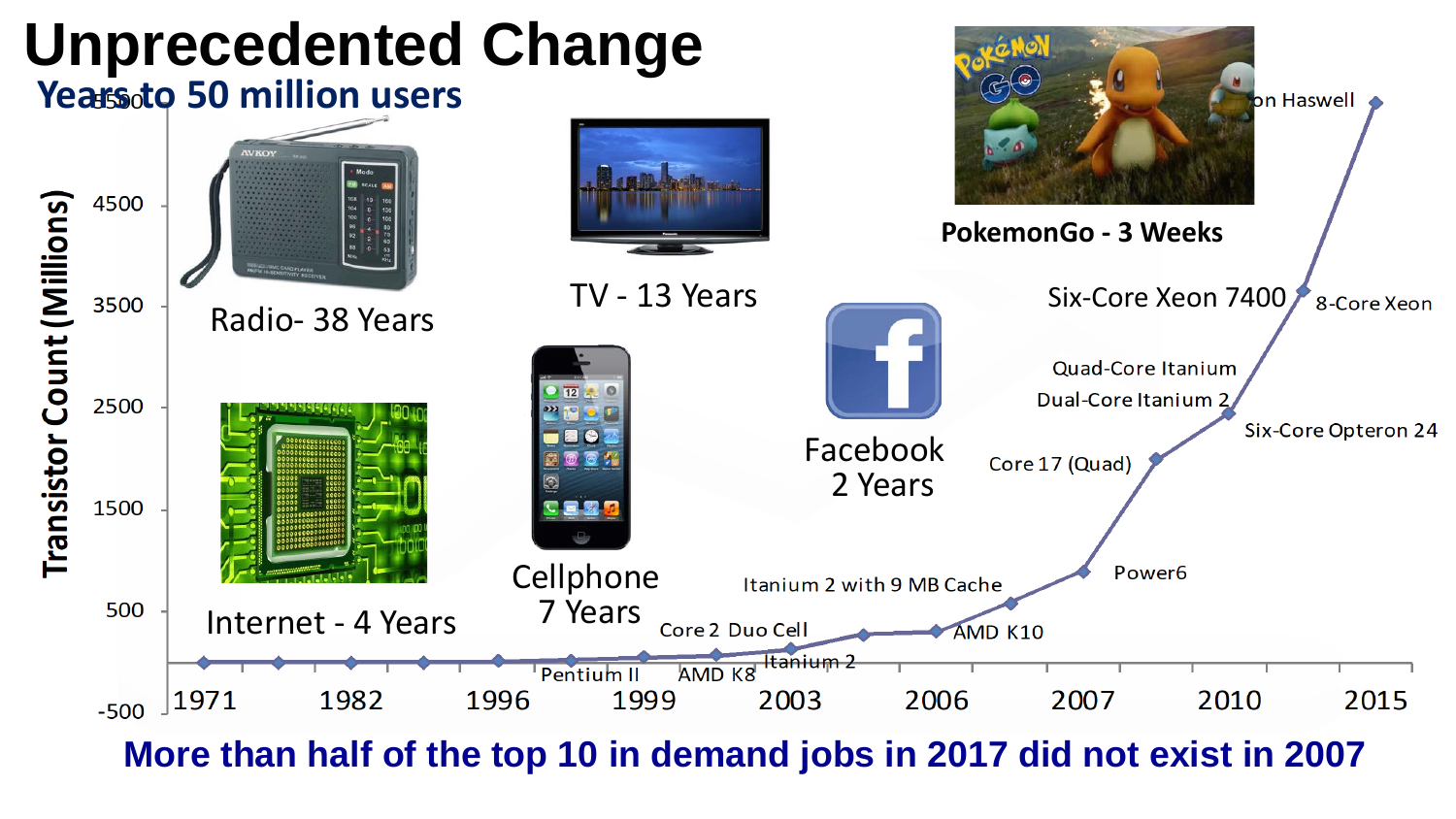#### **US Engineering Enrollment Trends (1998-2016) (Courtesy of ASEE)**

### US Enrollment in Engineering



1998 1999 2000 2001 2002 2003 2004 2005 2006 2007 2008 2009 2010 2011 2012 2013 2014 2015 2016

Nearly 77% growth in 10 years!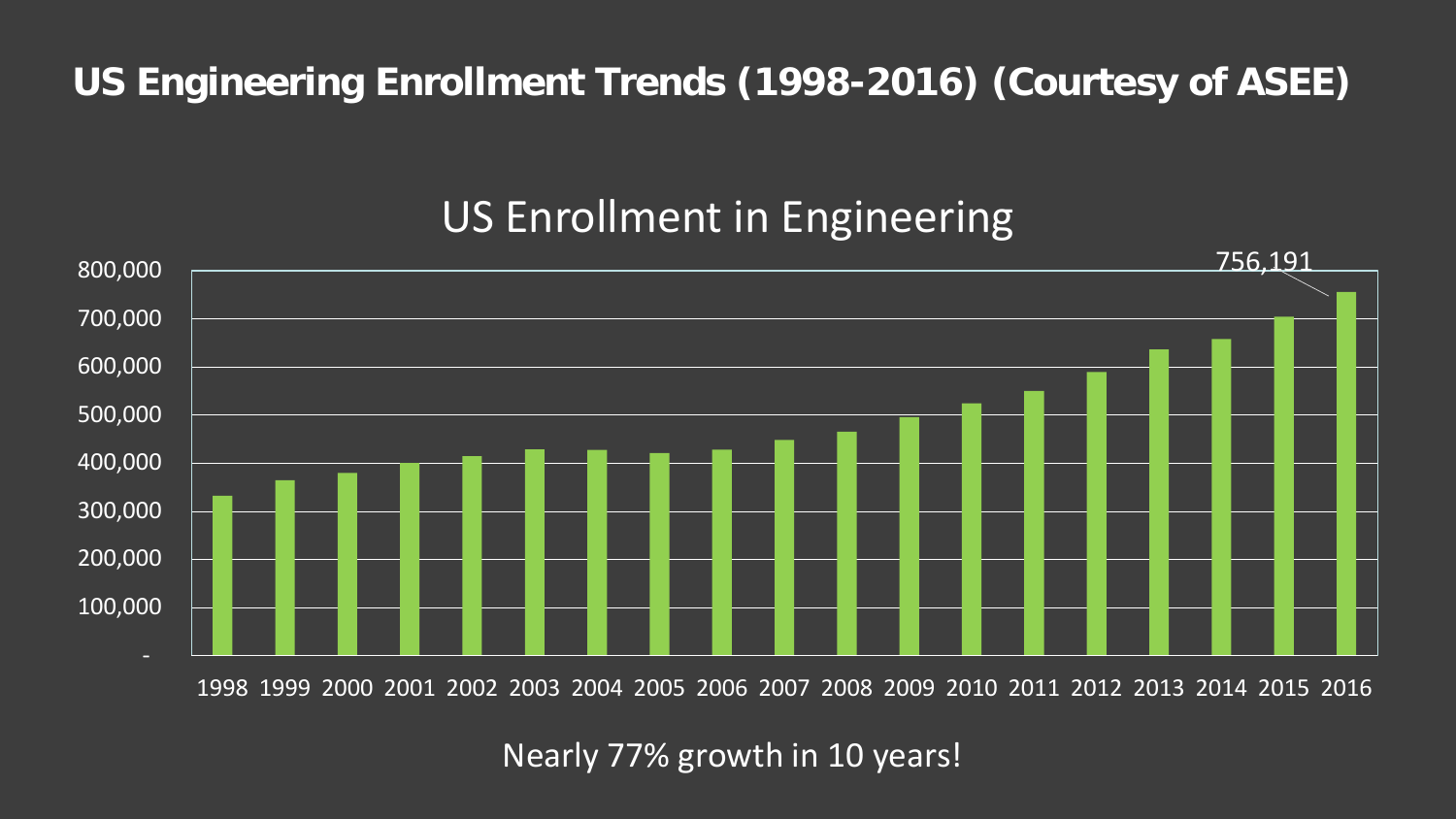### **Major Priorities for Engineering Programs**

- **Modernization:** high quality education in a high demand, resource limited environment
	- Content Delivery: Online learning/Flipped classrooms
	- Infrastructure: Design and Innovation spaces
	- Grading: Automated Assessment and grading
	- Instruction: Teaching Professoriate
	- Preparation: Pre-K Elementary
- **Opportunities:** Expanding Entrepreneurship and Experiential learning opportunities, global opportunities
- Diversity: Engaging and managing populations non-<br>traditional to the discipline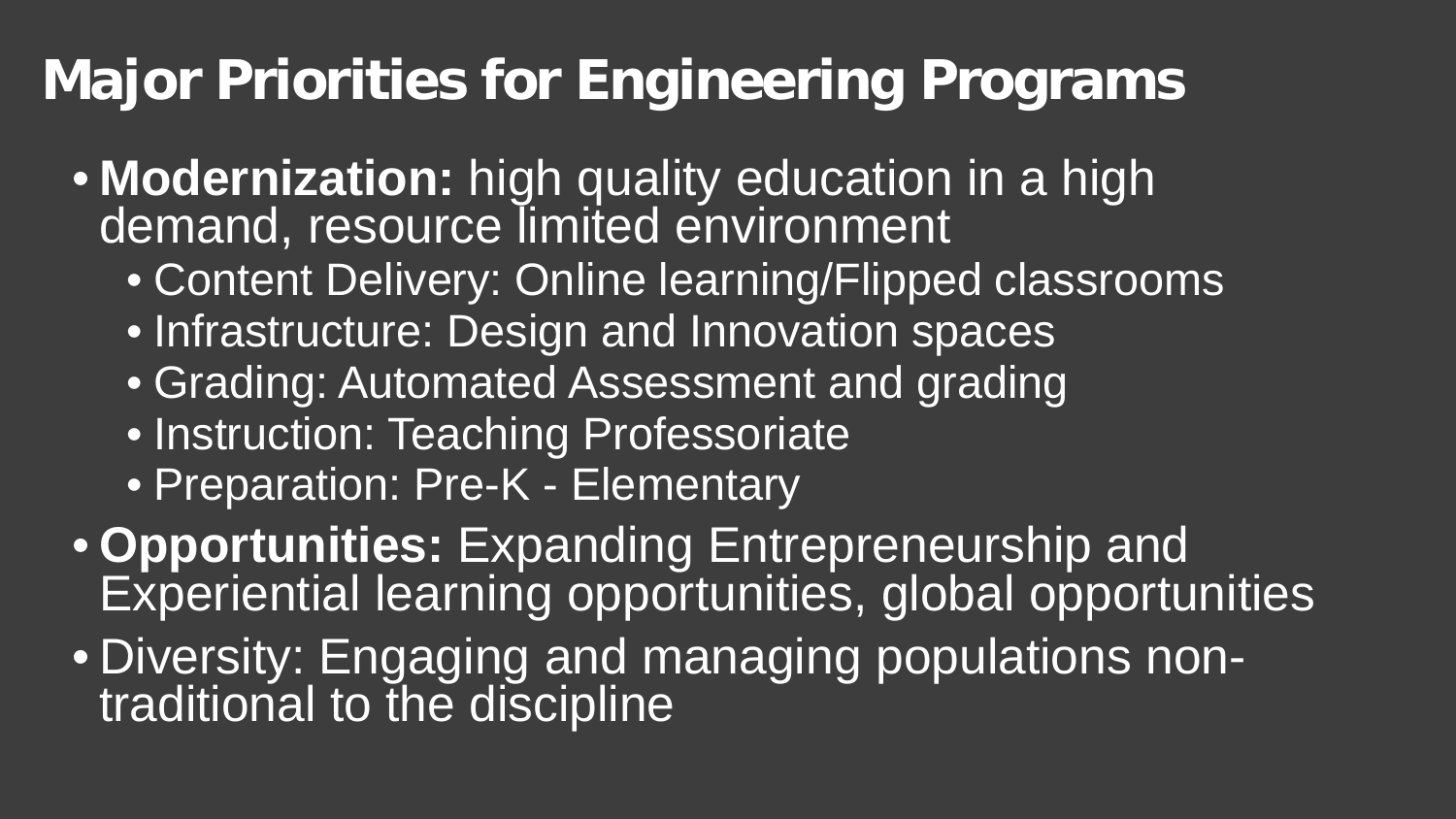# **Future of Work**



• Nearly **three in four** global executives believe **a lack of skills** is an issue facing their industry. And 64 percent say this problem is restricting their ability to innovate (a challenge that has increased over time, up from 56 percent in 2014).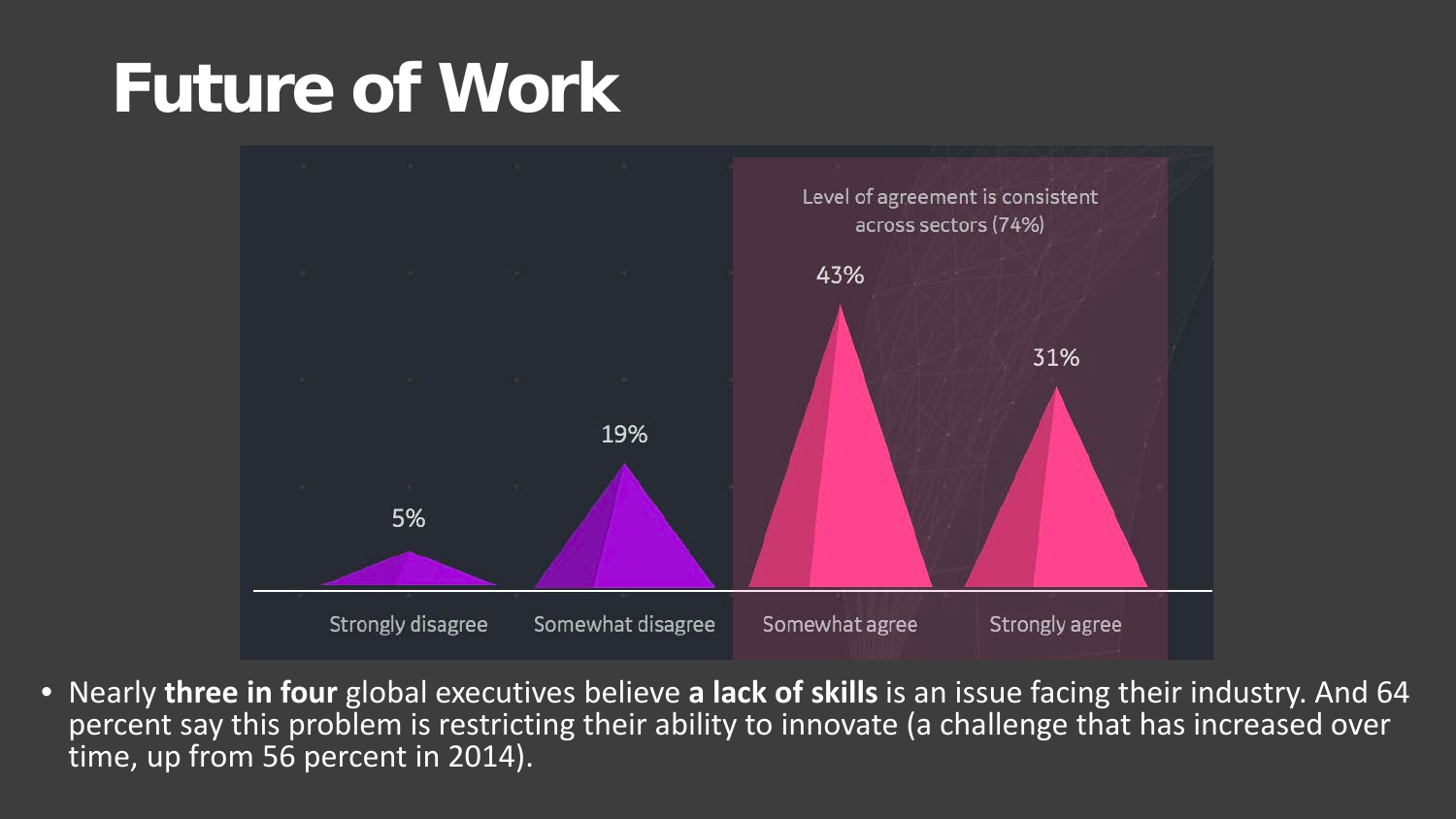# **What really worries us?**

•**Our academic programs were not designed for the constant churn and continuous upskilling that today's workforce demands.**

- Transition away from formal four-year degrees to new forms of credentials and micro-certifications
- Microwork platforms like Upwork solve this by combining working and learning into a single platform.

•The most immediate threat facing our institutions is the reality that they can fall tragically out of sync with the needs and aspirations of the people they serve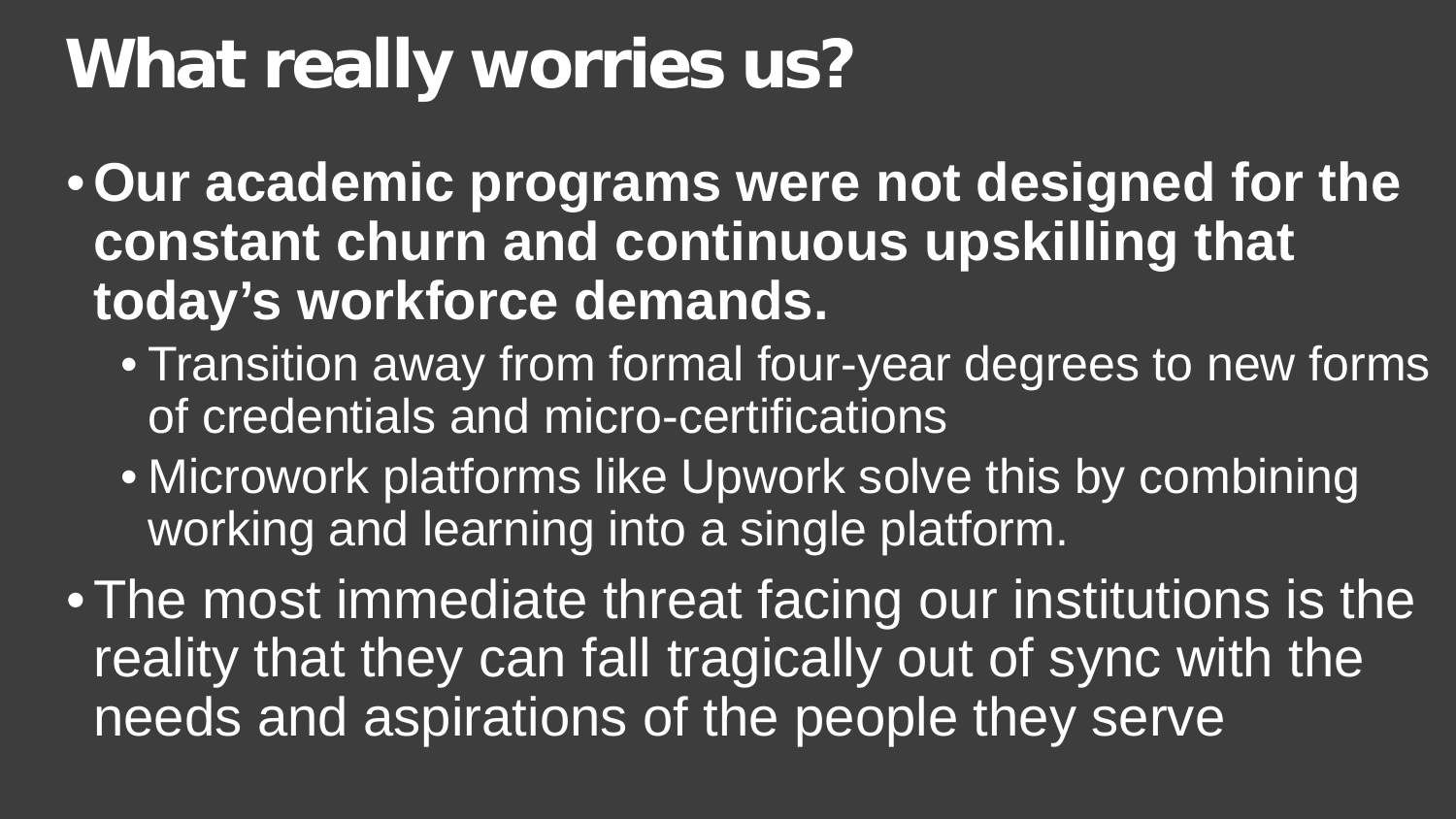# **What really worries us?**

- **Research areas coming into and out of favor much quicker than before. Current programs are not mobile or flexible enough to adapt.** 
	- When technologies fall out of favor faculty have to change fields or risk being obsolete
	- Experiencing the **largest growth** in faculty in our history at a time when funding is flat to declining
	- Need to rethink Promotion and Tenure?